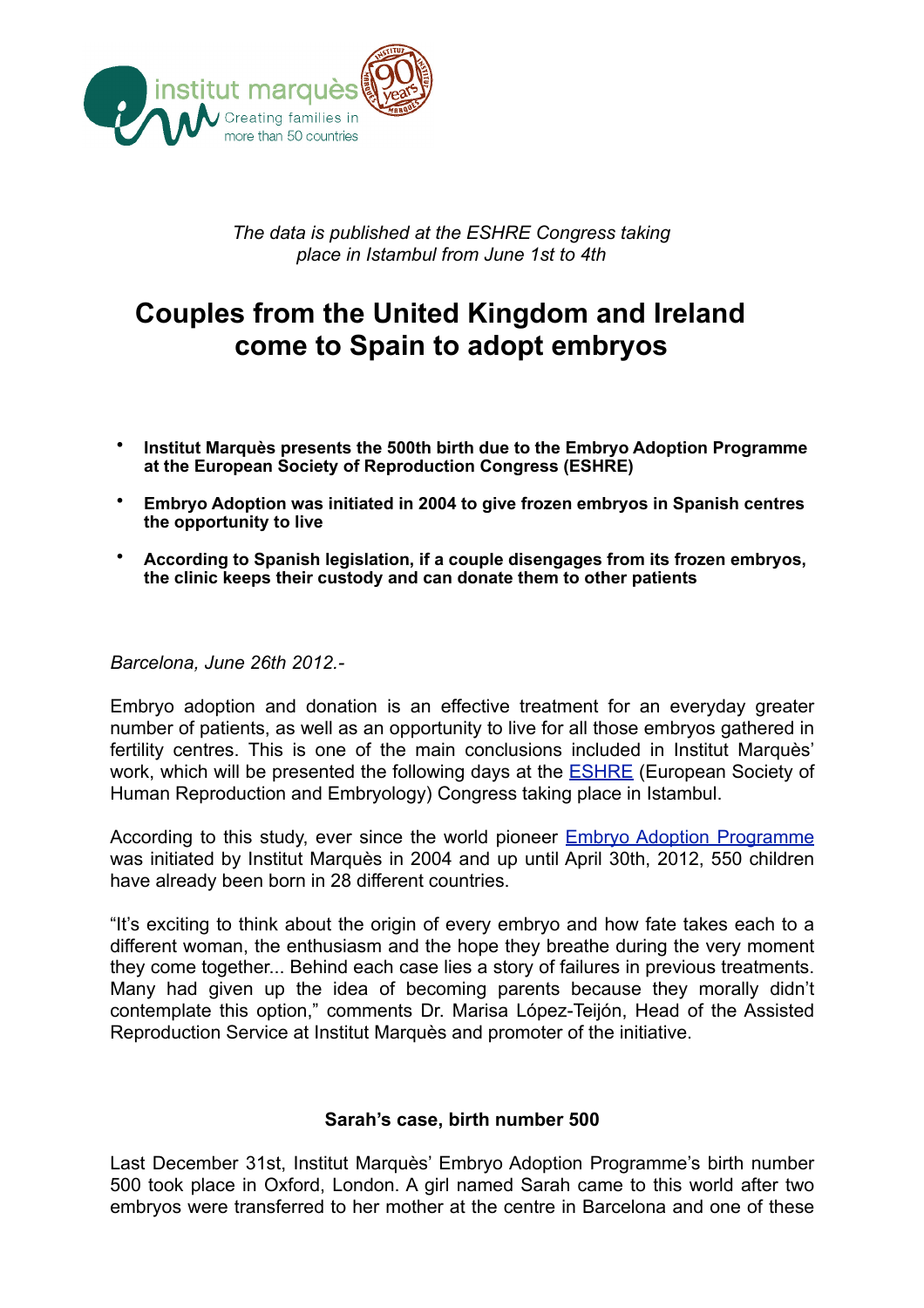implanted. These embryos were frozen in Institut Marquès' laboratory. They were formed during a treatment undergone by a couple who, like many others, didn't state what future they wanted for their embryos and, as stated in the informed consent signed at the beginning of the treatment, were left under the centre's custody.

"I never felt the embryo belonged to another person, I always felt it would be my baby," asserts Lauren, Sarah's mother. "It's funny because people tell me she looks just like me, she's exactly how I expected her to be!" In Lauren's case, being 40 years old, embryo adoption worked after undergoing two previous insemination and two other In Vitro Fertilization cycles in Great Britain. "My message is clear: if you really want to have children don't keep putting it off, or you might find it's too late," she comments while she holds her child.

# **550 babies born in 28 different countries**

Like Lauren, many other women are now mothers in Spain, Italy, United Kingdom, France, Germany, Switzerland, Norway, Holland, Ireland, Belgium, Bulgary, Sweden, Austria, Finland, Mexico, USA, Australia, Algeria, Guatemala, Canada, Singapore, Russia, Albania, Morrocco, Antilles, Greece, Romania, and Denmark thanks to embryo adoption.

According to the information that will be presented next July 2nd at the ESHRE 2012 European Fertility Congress, ever since January 2004 and up until April 2012, 1,820 transfers have been performed, giving place to 700 pregnancies and 550 born children, as recorded on April 30th 2012, whilst expecting 104 other babies who are on their way.

Thus, the chances of pregnancy per embryo transfer are of 38.5%, with a 13% rate of evolutive twin births.

### **Frozen embryos are given a chance to live**

In 2004, Institut Marquès created the first Embryo Adoption Programme worldwide. This initiative sparked from the centre's restlessness and responsability over the future of the frozen embryos that remained in the In Vitro Fertilization laboratory.

As Dr. Marisa López-Teijón recalls, "we decided to give all the frozen embryos with high pregnancy potential the chance to live and give all those that weren't suitable for transfer to research."

Nine months after the Programme was initiated, Gerard, a boy who is about to turn 7 today, was born in Barcelona. His mother adopted him when he still was a four-cell embryo who had been frozen for years in Institut Marquès' IVF Laboratory.

Five months later another baby was born from an embryo that had been frozen 13 years before. This case was published in [Reproductive Biomedicine](http://www.ncbi.nlm.nih.gov/sites/entrez?Db=pubmed&Cmd=Retrieve&list_uids=17169203&dopt=abstractplus) for its high scientific interest, as it was a new record for its frozen state permanence.